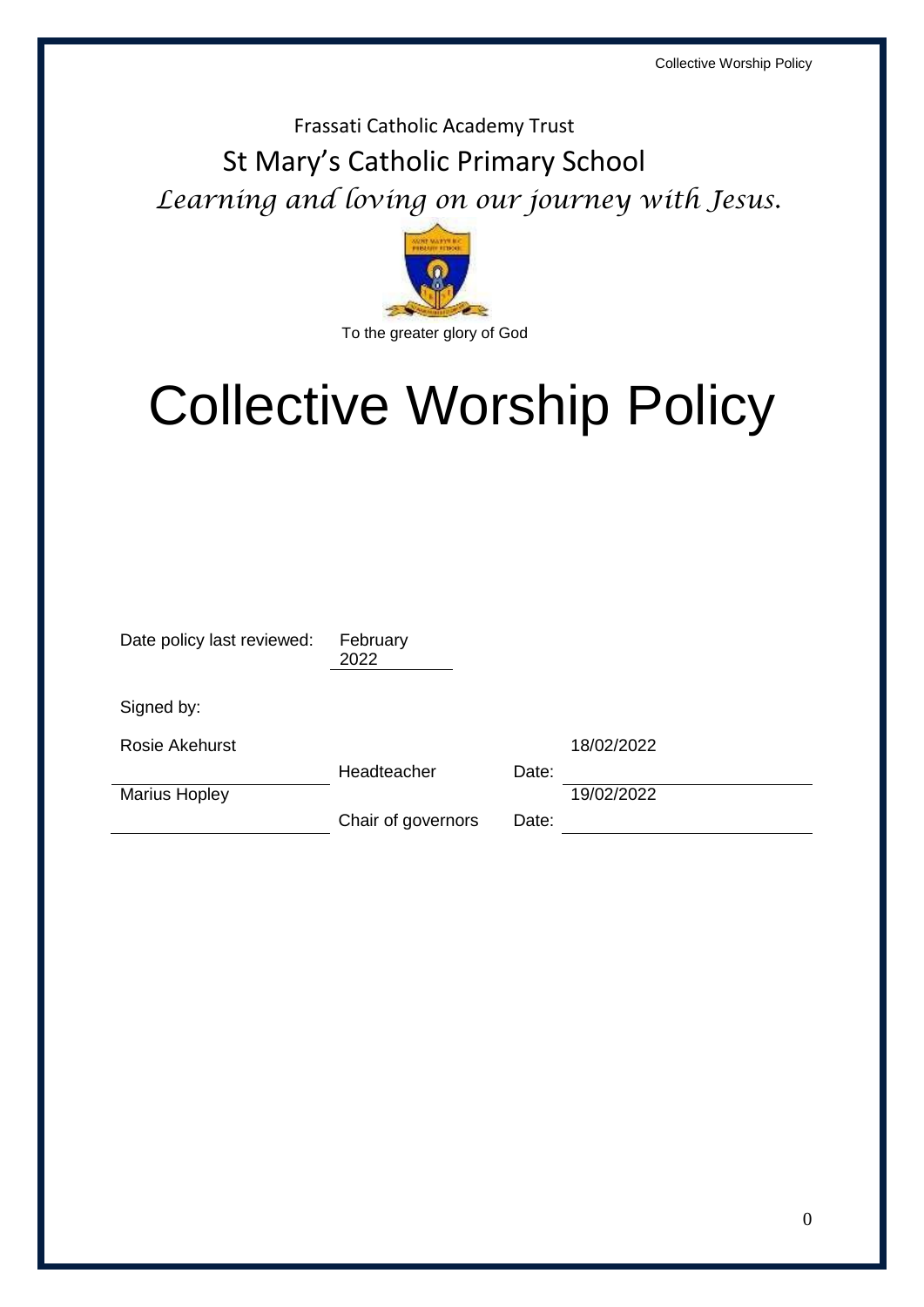Our policy for Collective Worship at St Mary's supports our mision statement *'learning and loving on our journey with Jesus'*. Recognising Jesus and His teachings are central to all we do. We seek to provide a stimulating learning environment which celebrates the achievements of every individual and enables them to reach their full spiritual, academic, social, creative and physical potential.

#### **The Nature of Collective Worship**

We believe that Christian worship in a Catholic school is concerned with giving glory, honour, praise and thanks to God. It is our loving response, in word and action, to God's invitation to enter into relationship with Him, which is made possible through the work of Jesus Christ and the witness of the Holy Spirit.

#### **Legal Requirements**

We acknowledge the legal requirement that there must be a daily act of worship for all pupils. (This can take place at any time during the school day and can be either a single act of worship for all pupils, or separate acts of worship in school groups.) We understand that simply holding an assembly that includes a prayer, said either by the teacher or everyone present, does not fulfil this requirement. We also acknowledge that collective worship and assembly are distinct activities. They may sometimes form part of the same gathering, but the difference between the two will always be made clear.

The act of worship is not designated curriculum time under regulations and will not be submitted under any part of the curriculum, including religious education.

#### **Our Aims**

Collective worship in our school aims to provide opportunity for all pupils and staff:

- To enable the spiritual development of each child
- To help children become familiar with the traditional forms of worship in the Catholic Church and to reinforce prayers which are part of the Catholic tradition.
- To provide opportunities to develop a relationship with God.
- To experience a sense of belonging and develop community spirit.

 The celebration of Mass is central to the mission of St Mary's and worshipping as a school community. Mass is celebrated regularly throughout the year in school on Feast days and at the beginning and end of each term. Individual Key stage 2 groups also attend Mass at the parish church. The whole school celebrates with the parish community each year in October at the parish church**.**

### **Policy into Practice**

On Mondays whole school Worship takes place and focuses on the Sunday Gospel Reading.

- On Wednesdays the Key Stage Worship is led by a Phase leader.
- On a Thursday the children meet with their Prayer Partner prior to Celebration Assembly for some quiet, reflective prayer time together.

 Class Worship takes place on the remaining days; the responsibility to lead Class Worship is shared between class teachers, teaching assistants and the children allowing all members of our community to take ownership of our faith.